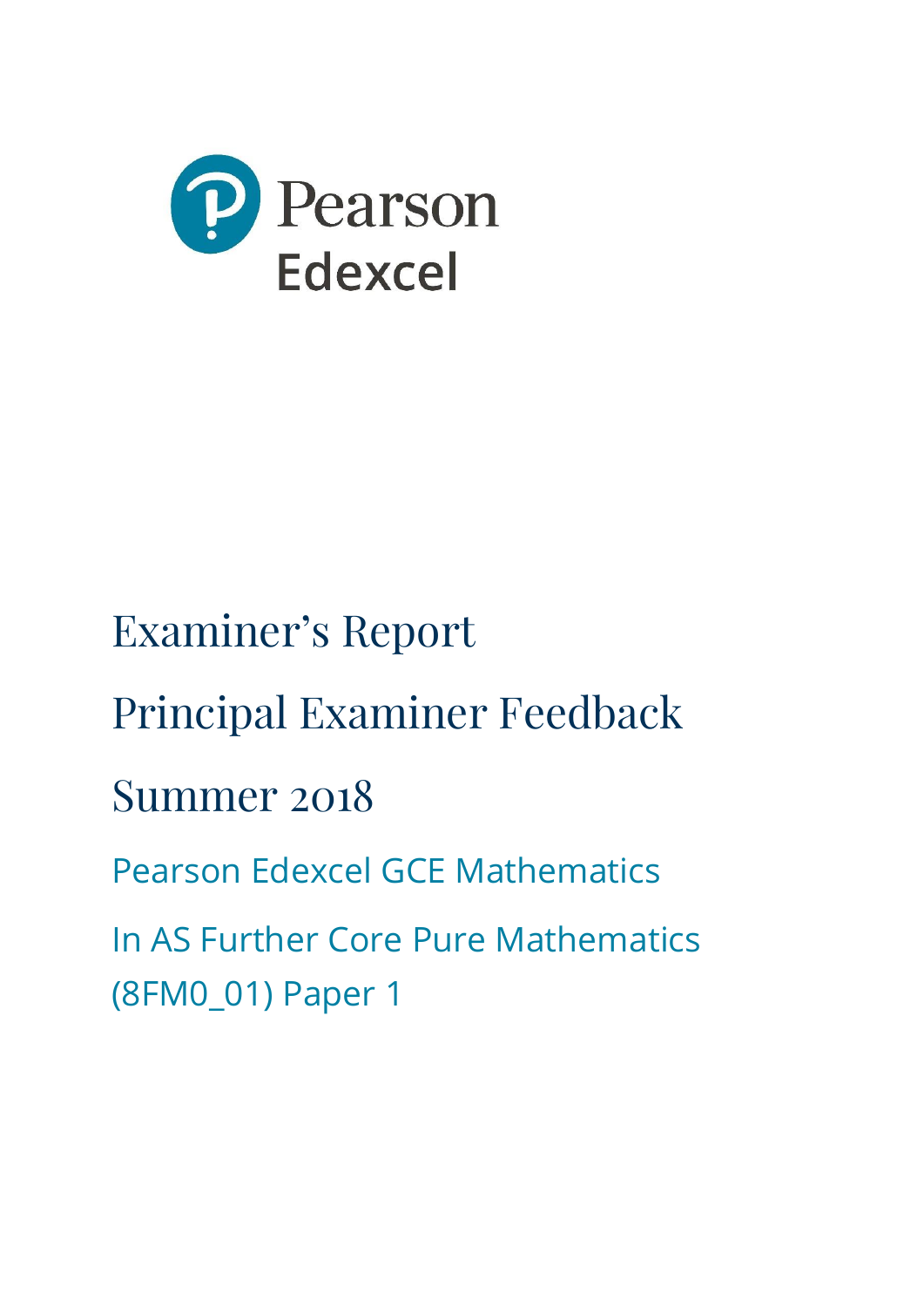#### **Edexcel and BTEC Qualifications**

Edexcel and BTEC qualifications are awarded by Pearson, the UK's largest awarding body. We provide a wide range of qualifications including academic, vocational, occupational and specific programmes for employers. For further information visit our qualifications websites at [www.edexcel.com](http://www.edexcel.com/) or [www.btec.co.uk.](http://www.btec.co.uk/) Alternatively, you can get in touch with us using the details on our contact us page at [www.edexcel.com/contactus.](http://www.edexcel.com/contactus)

#### **Pearson: helping people progress, everywhere**

Pearson aspires to be the world's leading learning company. Our aim is to help everyone progress in their lives through education. We believe in every kind of learning, for all kinds of people, wherever they are in the world. We've been involved in education for over 150 years, and by working across 70 countries, in 100 languages, we have built an international reputation for our commitment to high standards and raising achievement through innovation in education. Find out more about how we can help you and your students at: [www.pearson.com/uk](http://www.pearson.com/uk)

Summer 2018 Publications Code 8FM0\_01\_1806\_ER All the material in this publication is copyright © Pearson Education Ltd 2018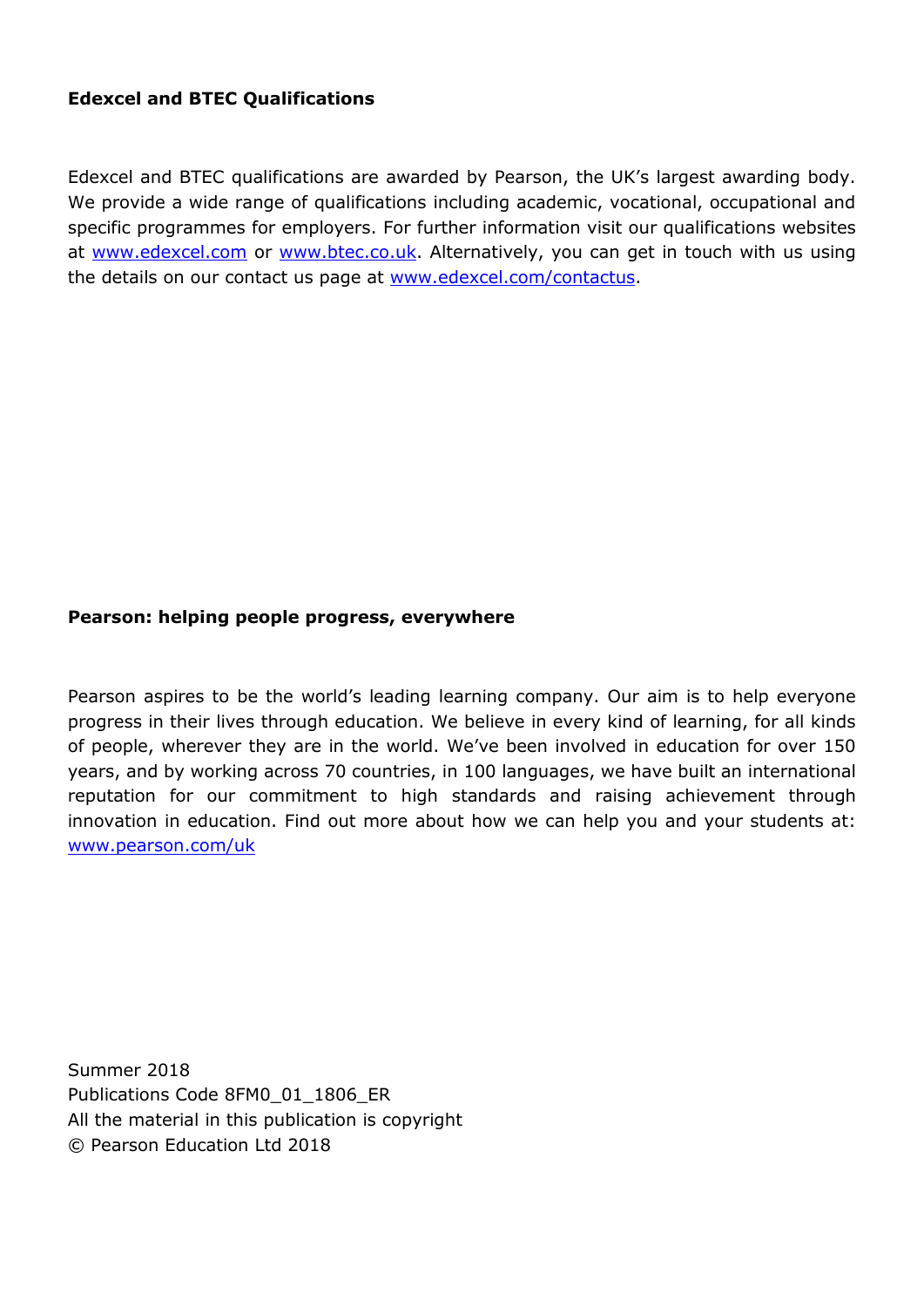#### **Introduction**

As this was the first sitting of this paper for the new specification, it was expected that students might struggle with the new content and the different nature of some of the questions in terms of problem solving and modelling. The unstructured nature of question 7 certainly fell into this category and it was clear that the majority of students could not make any significant progress although some very succinct and elegant solutions were seen. Whilst there were clearly some students who had prepared fully for this paper, it was also the case that a significant number of students struggled, as evidenced by the number of blank responses throughout the paper. There were questions that saw significantly more success than others such as question 2 although examiners did identify many examples of poor algebraic processing skills in this particular question. Question 9 was also found to be a very challenging question by many students and it was not clear whether this was due to time pressure or just the nature of this modelling question.

#### **Question 1**

This question was generally well done with the majority gaining full marks for (a) and (b).

(a) There were many correct responses many with clear evidence of manual calculation in some cases, although it was expected that students used their calculators. A few wrote each term as a decimal so were unable to gain more than one mark as an exact form was required. Many fully correct answers were seen.

(b) The majority of students used their inverse correctly to find the coordinates using a calculator. Some students chose a manual simultaneous equation method of solution, but this often led to errors. Others seem to have used a calculator to solve the simultaneous equations rather than take the inverse matrix approach.

(c) There was some confusion with the demand here. Some students talked about intersecting lines and others referred to a sheaf or a prism. A few talked in vague terms about transformations and had clearly not understood the question and others left this part blank.

#### **Question 2**

This question was a new topic on the specification, though use of the sum and product of roots has been on the IAL specification, but the specimen papers will have been the only previous examples some will have seen.

Most students used the main approach in the scheme for this question and this certainly seemed to be the most effective method. Overall the question was answered really well with the main errors being from basic algebraic manipulation. This has really evidenced the need for students studying mathematics at this level to be competent with algebraic manipulation. There were a number of students who confused their variables though most managed to correct this at the end.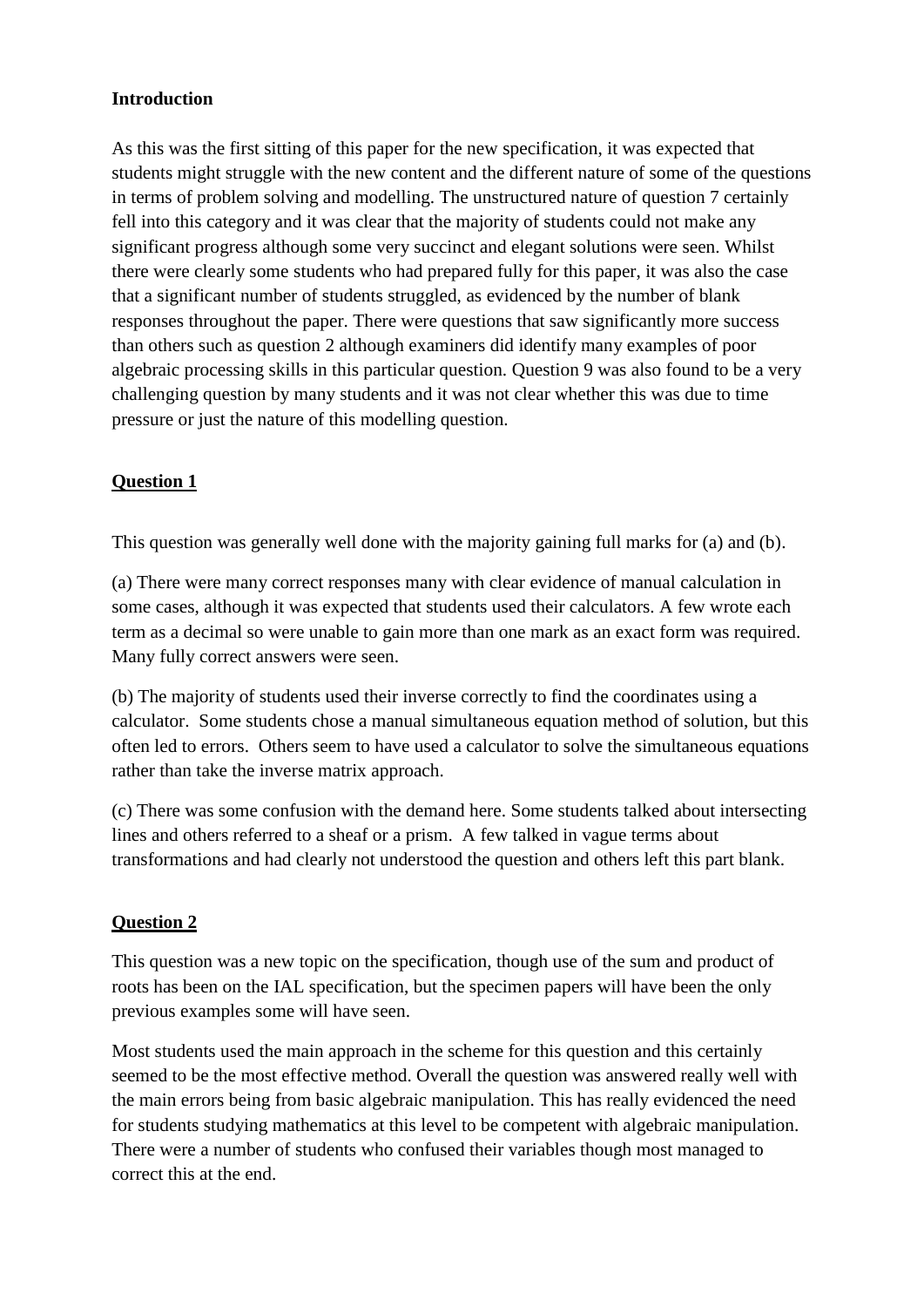The alternate method posed more problems. This style of answer may be more familiar than the linear transformation and so in time students may learn the best approach to this type of question. Many students used *b/a* and *d/a* instead of −*b/a* and −*d/a*. Again algebraic manipulation lead to lost marks, though not as often as in the main scheme.

Omitting the " $= 0$ " and hence losing the final A mark was rare.

#### **Question 3**

(a) The majority of students were able to produce a meaningful diagram with nearly all managing a circle with centre  $1 + i$ 

The vertex of the "V" shape varied in position, some had it at the origin and also at various other positions. For those who did have a "V" shape, the directions of the branches also varied, with some pointing both to the left or right. Most students realised that the left hand branch crossed the *y*-axis below the circle although many had the left branch and the circle intersecting at the same point on the *y*-axis.

Irrespective of success with the circle and "V" shape, students almost always knew that they had to shade the area between the "V" and within the circle and so could at least recover a mark following an incorrect diagram.

(b) Proved much more challenging and many students did not know where to start. Those that were able to give the equation of the circle and equation of a half line gained the method marks by attempting to solve simultaneous equations and using the solutions correctly. Some students tried to work with the diagram and find the point of intersection by simple trigonometry but often made false assumptions when doing so. A few considered the triangle with vertices at  $(2, 0)$ , the centre of the circle and the point of intersection, correctly calculating the sides as  $\sqrt{2}$ , 3 and  $\sqrt{7}$ . They were then able to get the point of intersection from trigonometry. A few students left their answer as a decimal rather than a surd.

#### **Question 4**

(a) Most students appreciated the strategy needed to solve the problem and use the scalar product to find an angle between the normal vector and the direction of *W*. Unfortunately, many could not then find the required acute angle – a clear diagram would have helped them to visualise which angle was required. A common error was to subtract the result of their inverse cosine from 180°. Those using sine were usually more successful here. A few found the correct angle but failed to give it to the correct accuracy or to indicate degrees or radians and hence lost the final mark.

(b) The majority of students formed the correct parametric form for *W* but many did not then find *CW* and some were attempting a scalar product with a direction vector perpendicular to the plane. There were often errors with signs for those who were working with the appropriate vectors. Those with the correct *CW* were usually then able to accurately use Pythagoras' Theorem to gain full marks here but they were in a minority.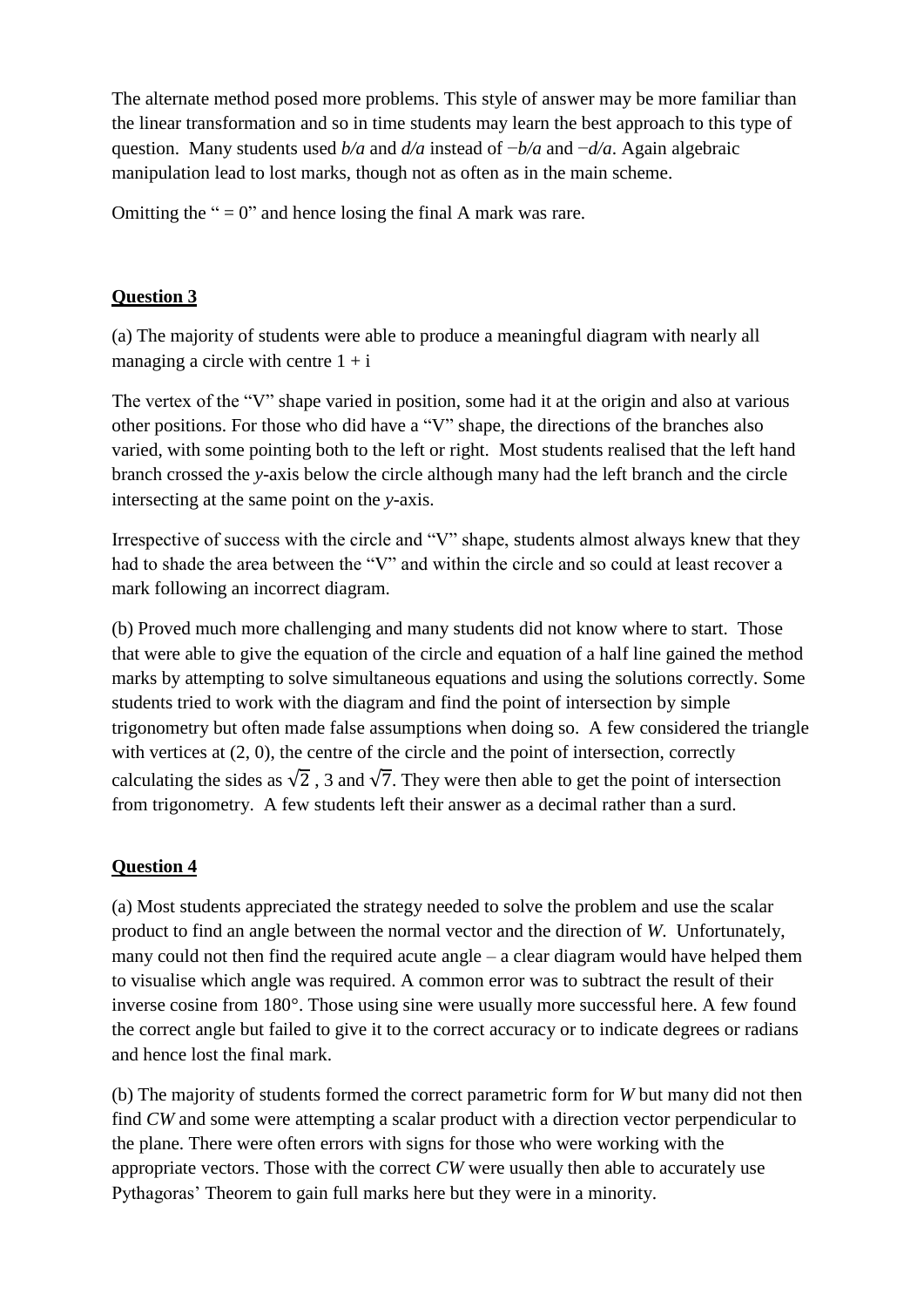Some of the students who correctly found the value of their parameter, substituted this into the equation of line *W* and found the magnitude of this vector rather than finding the vector *CW* and its magnitude.

Those students who produced a diagram of the situation were more successful. It is perhaps a pity that a number having done fully correct work lost the final mark as they either failed to include units or thought that the units were centimetres throughout.

#### **Question 5**

Parts (a), (b), (c) should have been routine procedures and it was surprising how any students made mistakes in these parts.

In part (a), the majority of students realised that the transformation was a rotation but struggled with the angle, whilst many students failed to mention that the rotation was about the origin. A significant number also lost all three marks by attempting to describe a composite transformation.

Part (b) provided mixed responses. Many did state the correct matrix, but a variety of incorrect matrices were also seen - the entries on the wrong diagonals being the most common. The use of a sketch would be advised to help trace where the coordinates (1, 0) and (0, 1) map to under the transformation, and hence help establish the required matrix.

Many students did manage to get full marks in (c) due to the follow through mark, however there was a surprising number who mixed up the order of matrix multiplication and hence gained no marks.

Part (d) was, on the whole, well attempted with only the final mark causing some difficulty. Most students that attempted (d) managed to achieve M1A1ft, although errors in (b) or (c) prevented them getting any further. Students that had gained full marks in (b) and (c) often went on to get the next A mark for finding a correct value for *k* but not many went on to use the second equation to confirm this, thus losing the final B mark.

#### **Question 6**

(a) Many students achieved full marks in this part. Those who did not, often made mistakes in the initial expansion of brackets with  $(3r-2)^2$  seen as  $9r^2 - 6r + 4$  a significant number of times. Sometimes the solutions were made far more complex than necessary as students chose to multiply the bracketed expressions out before factorisation rather than looking for common factors first. There were some attempts at proof by induction which in the context of this question generally gained no marks.

(b) This was much less successful for many students. Some substituted  $n = 4$  and subtracted to achieve the first method mark but a few substituted  $n = 5$  and many did not seem to have noticed the lower limit. The summation of the cosine term caused problems for the majority of students. It was rare to see solutions where the terms of the cosine sum were written out so that students could appreciate the sequence generated. It seemed as though students were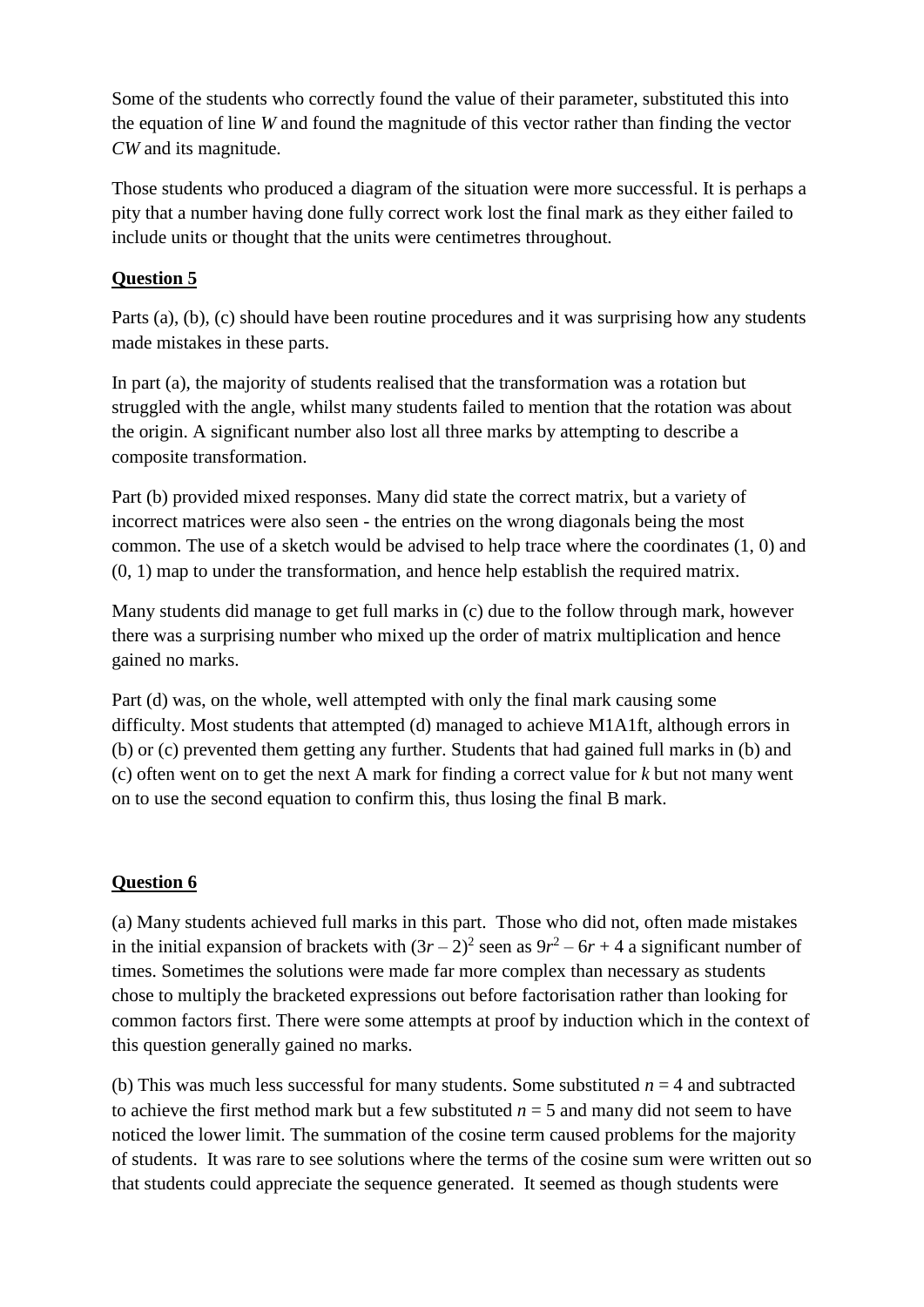determined to use a standard formula to add up these terms rather than look at the problem in a simpler way.

Not all students had the " $= 3n<sup>3</sup>$ " and so never eliminated the cubic term to achieve a 3 term quadratic. Those that had a 3 term quadratic were usually able to earn the method mark for solving it. Of those with the correct solutions, most correctly identified  $n = 29$  as the final answer.

## **Question 7**

This proved to be a very challenging question, and a significant number of blank or very low scoring attempts were seen. Many students produced work worthy of the first mark (many achieved it several times over) but failed to make progress beyond this – either going round in circles or making wild assumptions.

Most recognised that an equation could be formed in terms of the area of the triangle but the bigger challenge was to find another way into the question, i.e. by using the sum of roots or, occasionally by dividing the polynomial by  $(z - 3)$ , although very few recognised that they could solve the quadratic and hence find the other two roots.

Most successful students realised that the other two roots needed to be a conjugate pair and then were able to use the sum of roots to find the real part. Many diagrams did not show a conjugate pair so the method to find the imaginary part using the area of a triangle was not always successful. Those that found values for the real and imaginary part of the other roots were able to find values for *p* and *q*. Many used the method in the scheme, but some multiplied out  $(z - 3)(z - ((-2 + 7i)))(z - ((-2 - 7i)))$  successfully.

Many who tried the alternative approach divided successfully by  $(z - 3)$  but were unable to use the quadratic to any great effect. Drawing a diagram certainly helped in this question.

#### **Question 8**

Mathematical induction is a well-known topic and though the new specification may introduce some different induction proofs, the two in this question should have been familiar to students. Nevertheless, mathematical induction continues to be a topic that confounds many students. Of the two parts, part (i) proved more accessible.

Part (i) was a standard proof using  $2\times 2$  matrix multiplication and most students knew the steps well. Some did not show the  $n = 1$  case clearly and lost the first mark. Some made slips in the multiplication of terms and many did not write the final matrix in terms of  $(k + 1)$ , leaving the examiner to interpret that the final matrix was of the required form. The final statement was usually clear but some did not make the 'if true for  $n = 1$  and  $n = k$  then... clearly enough.

Other errors in part (a) included basic algebra errors and in a small number of cases attempting to find  $M^{(k+1)}$  by incorrectly using  $M^k + M$ .

Part (ii) was less well answered. Most students achieved the first three marks for showing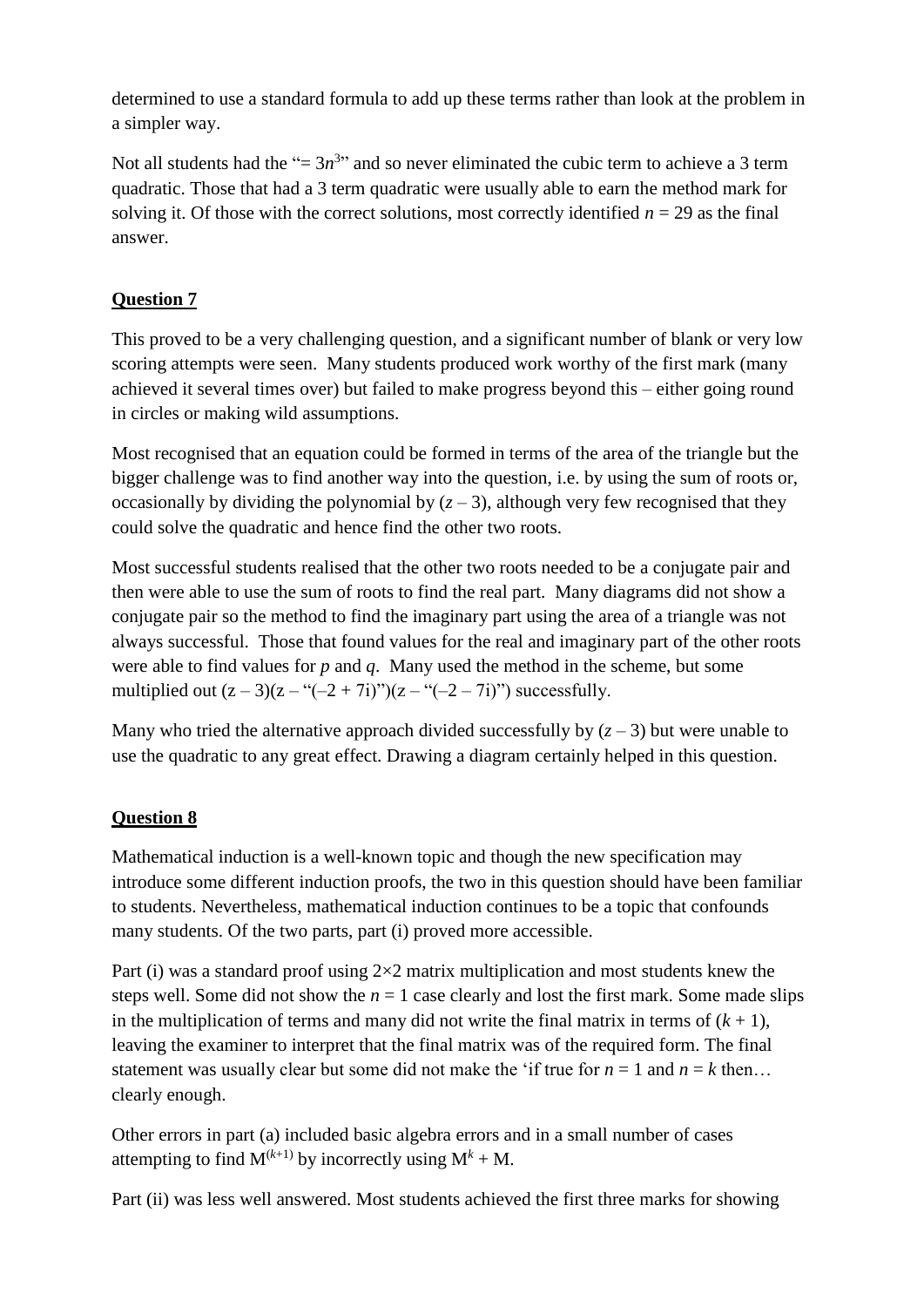$n = 1$  is true, stating the assumption and attempting  $f(k + 1)$ , but a large number struggled to go any further. Of those that did manage to correctly obtain an expression that contained f(*k*), the majority went on to achieve full marks, though some that used way 1 or 3 did not find a correct expression for  $f(k + 1)$  alone. All four methods were used with none standing out as being the most successful.

### **Question 9**

This proved to be a challenging end to the paper, with signs that some students were struggling to finish in time, although some blank responses may have been due to students simply not knowing where to start. Contextual questions are a necessity on the new specification, so students will have to get used to tackling them.

Part (a) did prove accessible to most students, with some degree of progress being made. Many achieved both marks for correct values, though some did make slips in simplification of some terms. A few did not correctly associate the coordinates, but did at least try to engage with the question.

Part (b) tested the understanding of volumes of revolution in context and many failed to correctly identify the cylindrical parts of the bottle that were needed to form the overall shape. Many omitted these altogether, while others attempted a single cylinder down the centre. Another popular error was to attempt to subtract a cylinder from the solid formed from the rotation of the curve.

Most were able to form the correct follow through expression for their answers to (a), but many did not use the correct limits in the context of the question, with 0 and 4, or 1 and 4, being very common choices. There were also many who attempted a volume of revolution about the *x*-axis, who could gain no credit other than for the cylinders (if they found them).

Even the integration proved somewhat problematic in that some students did not show their working. Presumably some students used their calculators to perform definite integration but it should be emphasised that in questions such as these, full working should be shown. Those who did show the working for the integration mostly did acquire the method mark, and those with correct *a* and *b* consequently gained the accuracy too.

Putting the volumes together was successfully achieved by those who did work out the correct portions that were needed, though some students omitted the  $\pi$  on the integral. For many, failure to correctly identify the two required cylinders lost the final two marks of this part.

Part (c) saw a wide variety of answers, many suitable to access the mark. However, a common response was to state the bottle may not be full, which did not score as it is not a limitation of the model. Students need to understand that a limitation of the model needs to refer to a feature of the model, such appropriateness of an equation used, or any aspects that may affect its suitability to be used.

Part (d) was not as well answered. There was perhaps some confusion as to the difference between a limitation and an evaluation of the model, with some students again referring to a